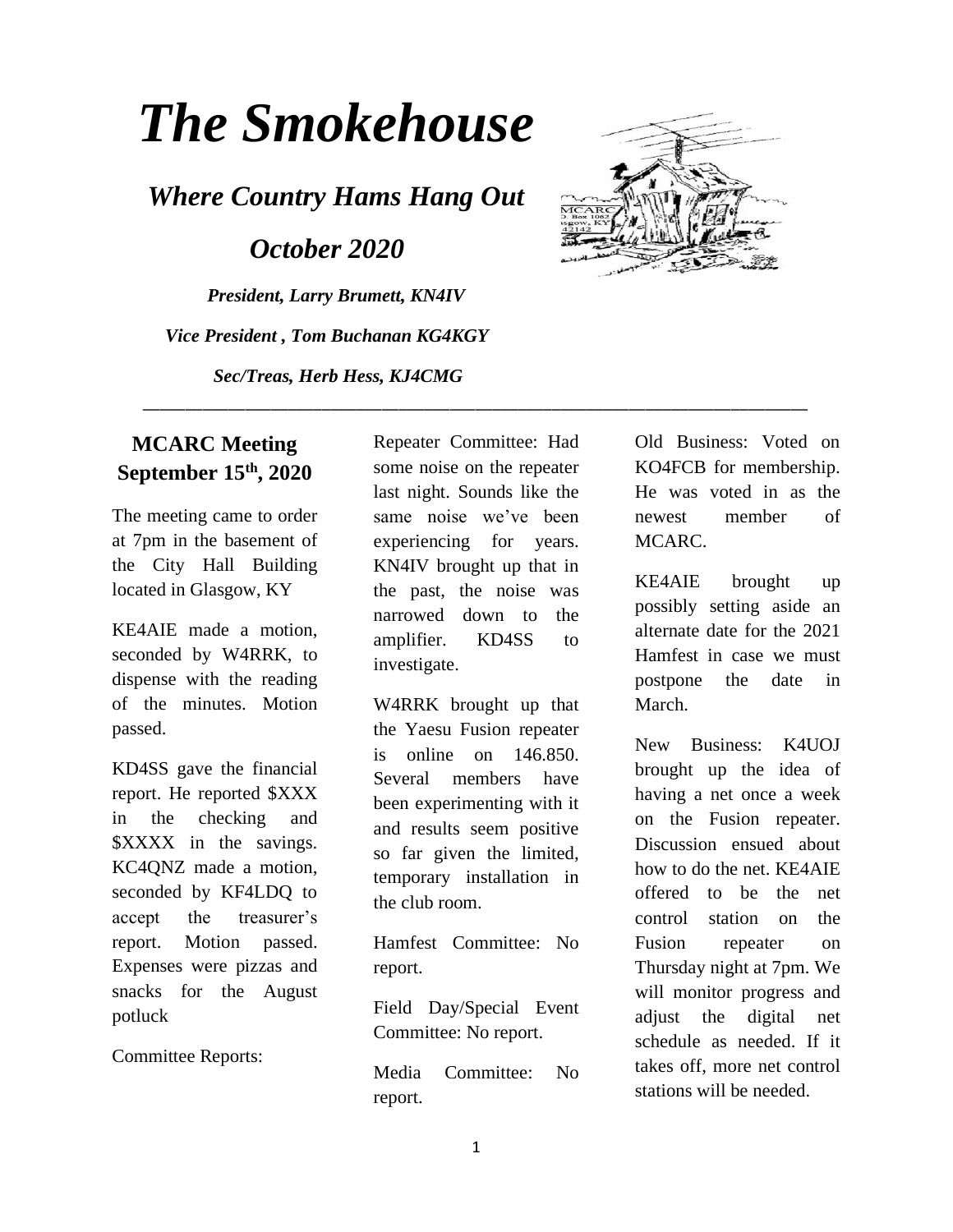W4RRK gave a presentation on Yaesu WiresX. The KY4X Node ID is 58675 and the Room ID is 68675. W4RRK offered to any member needing assistance, to email him at [rkindred77@gmail.com.](mailto:rkindred77@gmail.com)

No further business to come before the members, KN4IV made a motion, seconded by KJ4CMG to adjourn. Motion passed. The meeting was adjourned at 8:10pm. There were 16 members present for the meeting.



## **FCC Orders Amateur Access to 3.5 GHz Band to "Sunset"**

Despite vigorous and continuing opposition from ARRL and others, the FCC has ordered the "sunsetting" of the  $3.3$  – 3.5-GHz amateur radio secondary spectrum allocation. The decision allows current amateur activity on the band to continue, "grandfathering" the amateur operations subject to a later decision. The FCC proposed two deadlines for amateur operations to cease on the

band. The first would apply to the  $3.4 - 3.5$  GHz segment, the second to 3.3 – 3.4 GHz. The FCC will establish the dates once it reviews additional comments.

"We adopt our proposal from the *Notice of Proposed Rulemaking* to remove the amateur allocation from the  $3.3 -$ 3.5 GHz band," the FCC said in its *R&O*. "[W]e adopt changes to our rules today that provide for the sunset of the secondary amateur allocation in the band, but allow continued use of the band for amateur operations, pending resolution of the issues raised in the *Further Notice*."

The *Report and Order* (*[R&O](https://ecfsapi.fcc.gov/file/1002214202488/FCC-20-138A1.pdf)*) and *Further Notice of Proposed Rulemaking* in WT Docket No. 19-348 adopted on September 30 followed a 2019 FCC *Notice of Proposed Rulemaking* (*NPRM*) in which the FCC proposed re-allocating  $3.45 - 3.55$ GHz for "flexible-use service" and auctioning the desirable "mid-band" spectrum (generally defined as between 1 GHz and 6 GHz) to 5G providers. These and other recent spectrumrepurposing actions stem from the MOBILE NOW Act, enacted in 2018, in which Congress directed the Commission to make additional spectrum available to auction for mobile and fixed wireless broadband. The FCC action is consistent with worldwide allocations adopted by the ITU for these frequencies.

In the run-up to the Commission's decision, ARRL met with the FCC's professional staff to explain its concerns and to answer questions. Subsequently, ARRL met with the wireless advisors to the FCC Chairman and two Commissioners. In those meetings, ARRL reiterated that continued secondary status for amateurs will not impair or devalue use of this spectrum by the primary licensees intending to provide 5G or other service. ARRL noted amateur radio's long history of successful coexistence with primary users of the 9 cm band, sharing this spectrum with the federal government users and secondary, nonfederal occupants.

ARRL pointed out that vital links in amateur television and amateur radio high-speed mesh networks using the band have been especially valuable during such emergency situations as the **[wildfires](https://ecfsapi.fcc.gov/file/10924040735543/ATN20FCC20Parte20Sept.2C%202020.pdf)** currently raging on the west coast.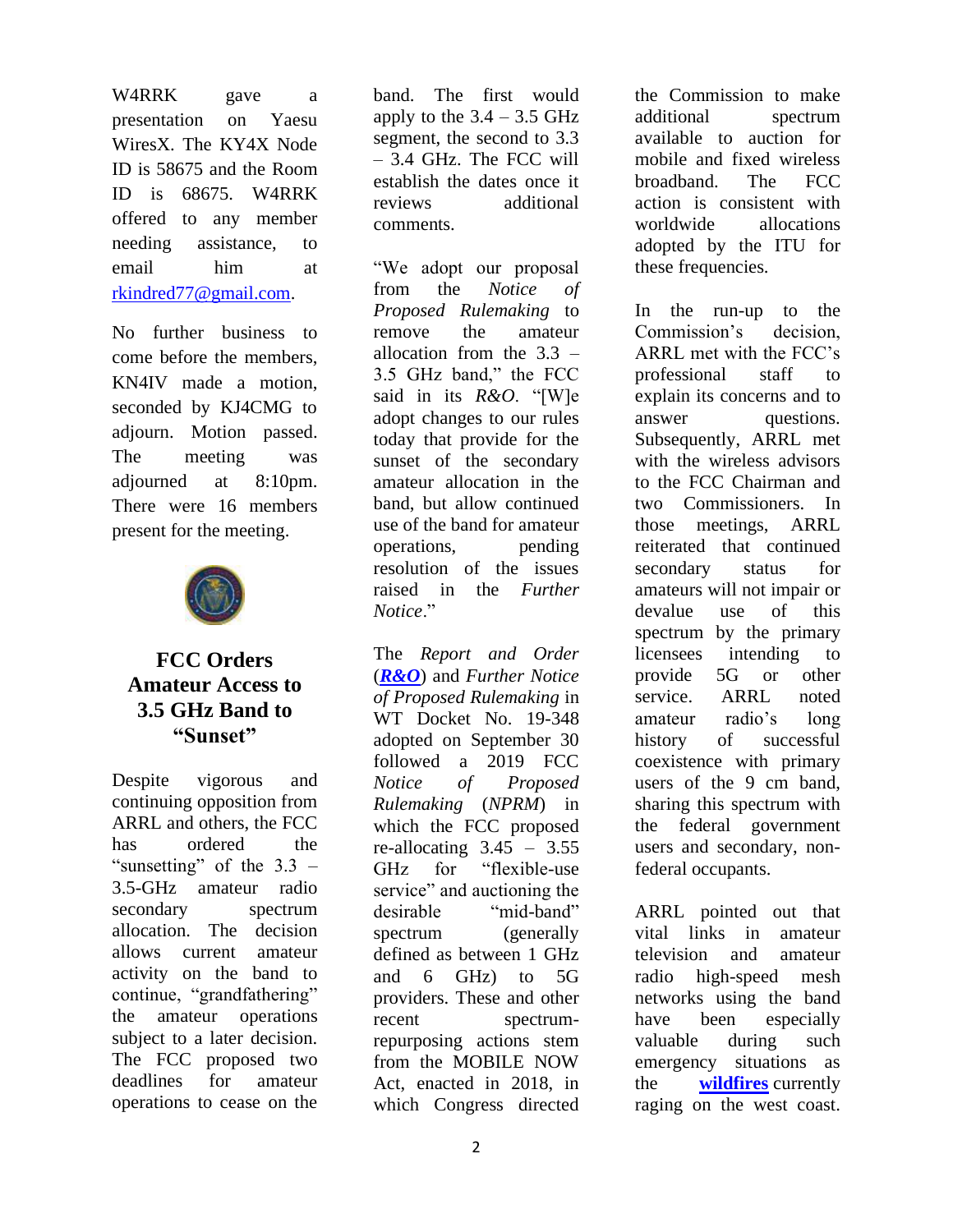Deleting the amateur secondary allocation will result in lost opportunities for experimentation and public service with no public interest benefit to make up for that.

ARRL argued that deleting the secondary allocation would waste the scarce spectrum resource, particularly in areas where commercial services often do not construct full facilities due to small populations. The FCC action means that amateur radio will lose access to the 3.5-GHz secondary allocation even where commercial operations do not exist. ARRL told the Commission that it should not intentionally allow this spectrum to be vacant and unused, wasting the public resource, when amateurs can use some portion of it in many geographic areas with no detriment to any other licensee, just as it has in the past. ARRL argues that amateur operations should be permitted until and unless an actual potential for interference exists.

Deletion of the  $3.3 - 3.5$ GHz secondary amateur allocation will become effective on the effective date of the FCC's order, but amateur radio operation as of that date may continue while the FCC finalizes rules to

license spectrum in the  $3.45 - 3.55$  GHz band and establishes deadlines for amateur operations to cease. The FCC proposed allowing amateur operation in the 3.3 – 3.4 GHz portion of the band to continue "pending further decisions about the future of this portion of the spectrum," the timing for which is unknown. The Commission proposed to mandate that operations cease in the  $3.4 - 3.5$  GHz portion when commercial licensing commences for the new  $3.45 - 3.55$  GHz "5G" band, which is predicted to begin in the first half of 2022.

"[W]e seek comment on whether it is in the public interest to sunset amateur use in the  $3.3 - 3.55$  GHz band in two separate phases, e.g., first above 3.4 GHz, which is the focus of [the *R&O*] and later in that portion of the band below 3.4 GHz," the FCC said.

ARRL expressed gratitude to the many members and organizations that joined ARRL in challenging the FCC throughout this nearly year-long proceeding. They included multiple radio clubs, weak signal enthusiasts, moonbounce participants, and the Amateur Radio Emergency Data Network (AREDN), the Amateur Television Network (ATN), AMSAT,

and Open Research Institute (ORI).

ARRL will continue its efforts to preserve secondary amateur radio access to  $3.3 - 3.5$  GHz. Members are invited to share comments by visiting **[www.arrl.org/3-GHz-](http://www.arrl.org/3-GHz-Band)[Band](http://www.arrl.org/3-GHz-Band)**.

"We recognize that any loss of our privileges will most directly impact radio amateurs who use the frequencies to operate and innovate," said ARRL President Rick Roderick, K5UR. "Such instances only embolden ARRL's role to protect and advocate for the Amateur Radio Service and Amateur Satellite Service. There will be continued threats to our spectrum. So I urge all amateurs, now more than ever, to strengthen our hold by being ceaseless in our public service, experimenting, and discovery throughout the radio spectrum."



**Two More Astronauts Earn Amateur Radio Licenses**

Although the lockdown of Johnson Space Center